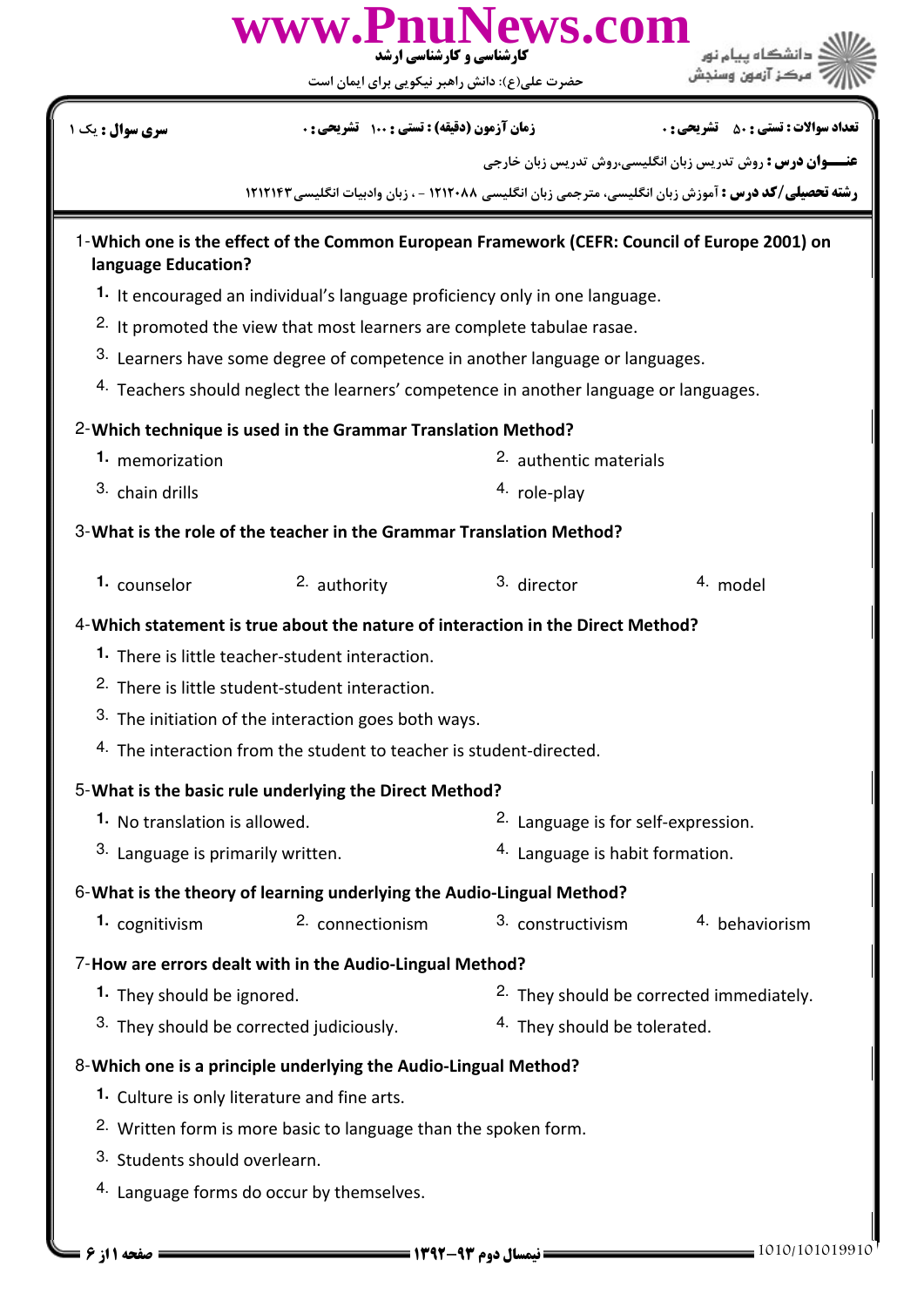|                                                                        | www.PnuNews.com<br><b>کارشناسی و کارشناسی ارشد</b><br>حضرت علی(ع): دانش راهبر نیکویی برای ایمان است                                                             |                                 |                                                                   |  |
|------------------------------------------------------------------------|-----------------------------------------------------------------------------------------------------------------------------------------------------------------|---------------------------------|-------------------------------------------------------------------|--|
|                                                                        | زمان آزمون (دقیقه) : تستی : ۱۰۰٪ تشریحی : ۰                                                                                                                     |                                 |                                                                   |  |
| <b>سری سوال :</b> یک ۱                                                 |                                                                                                                                                                 |                                 | <b>تعداد سوالات : تستي : 50 ٪ تشريحي : 0</b>                      |  |
|                                                                        | <b>رشته تحصیلی/کد درس :</b> آموزش زبان انگلیسی، مترجمی زبان انگلیسی ۱۲۱۲۰۸۸ - ، زبان وادبیات انگلیسی ۱۲۱۲۱۴۲                                                    |                                 | <b>عنـــوان درس :</b> روش تدریس زبان انگلیسی،روش تدریس زبان خارجی |  |
|                                                                        |                                                                                                                                                                 |                                 |                                                                   |  |
|                                                                        | 9-In the Audio-Lingual Method, the teacher works with pairs of words which differ in only one<br>sound; for example, "ship/sheep". What are these words called? |                                 |                                                                   |  |
| 1. cognates                                                            |                                                                                                                                                                 | 2. antonyms                     |                                                                   |  |
| 3. minimal pairs                                                       |                                                                                                                                                                 | 4. minimal synonyms             |                                                                   |  |
|                                                                        | 10-Which statement shows Noam Chomsky's perspective on language and language acquisition?                                                                       |                                 |                                                                   |  |
|                                                                        | 1. Language can be learned through stimulus, response, and reinforcement.                                                                                       |                                 |                                                                   |  |
|                                                                        | <sup>2.</sup> Speakers have the knowledge of underlying abstract rules of language.                                                                             |                                 |                                                                   |  |
|                                                                        | 3. People only create and understand utterances they have heard before.                                                                                         |                                 |                                                                   |  |
|                                                                        | 4. Language acquisition can take place through habit formation.                                                                                                 |                                 |                                                                   |  |
|                                                                        | 11-What is the role of the teacher's silence in the Silent Way?                                                                                                 |                                 |                                                                   |  |
|                                                                        | 1. It encourages group competition among students.                                                                                                              |                                 |                                                                   |  |
|                                                                        | <sup>2.</sup> It frees the students to focus on form.                                                                                                           |                                 |                                                                   |  |
|                                                                        | 3. It makes the teacher the center of attention in the classroom.                                                                                               |                                 |                                                                   |  |
| 4. It sets up situation to force awareness.                            |                                                                                                                                                                 |                                 |                                                                   |  |
|                                                                        | 12-Which area of language is somewhat restricted at first in the Silent Way?                                                                                    |                                 |                                                                   |  |
| 1. grammar                                                             | 2. vocabulary                                                                                                                                                   | 3. pronunciation                | 4. melody                                                         |  |
|                                                                        | 13-In the Silent Way, students are encouraged to help another student when he or she is<br>experiencing difficulty. What is this technique called?              |                                 |                                                                   |  |
| 1. peer correction                                                     |                                                                                                                                                                 | <sup>2.</sup> self-correction   |                                                                   |  |
| 3. structured feedback                                                 |                                                                                                                                                                 | 4. positive feedback            |                                                                   |  |
| 14-Who is the originator of Desuggestopedia?                           |                                                                                                                                                                 |                                 |                                                                   |  |
|                                                                        | 1. James Asher <sup>2.</sup> Georgi Lozanov                                                                                                                     | <sup>3.</sup> Galeb Gattegno    | <sup>4.</sup> Charles Curran                                      |  |
| 15-Why do students choose new names and identities in Desuggestopedia? |                                                                                                                                                                 |                                 |                                                                   |  |
|                                                                        | 1. Because it enhances students' feeling of security                                                                                                            |                                 |                                                                   |  |
| <sup>2.</sup> Because it makes them feel more inhibited in the class   |                                                                                                                                                                 |                                 |                                                                   |  |
|                                                                        | 3. Because it increases their autonomy in the class                                                                                                             |                                 |                                                                   |  |
|                                                                        | 4. Because it helps them learn the new material spontaneously                                                                                                   |                                 |                                                                   |  |
|                                                                        | 16-Which one is usually forbidden in Desuggestopedia?                                                                                                           |                                 |                                                                   |  |
| 1. using native language                                               |                                                                                                                                                                 | <sup>2.</sup> correcting errors |                                                                   |  |
| 3. role-play                                                           |                                                                                                                                                                 | 4. formal test                  |                                                                   |  |

1010/101019910 -93 1392 نيمسال دوم 2 از 6 صفحه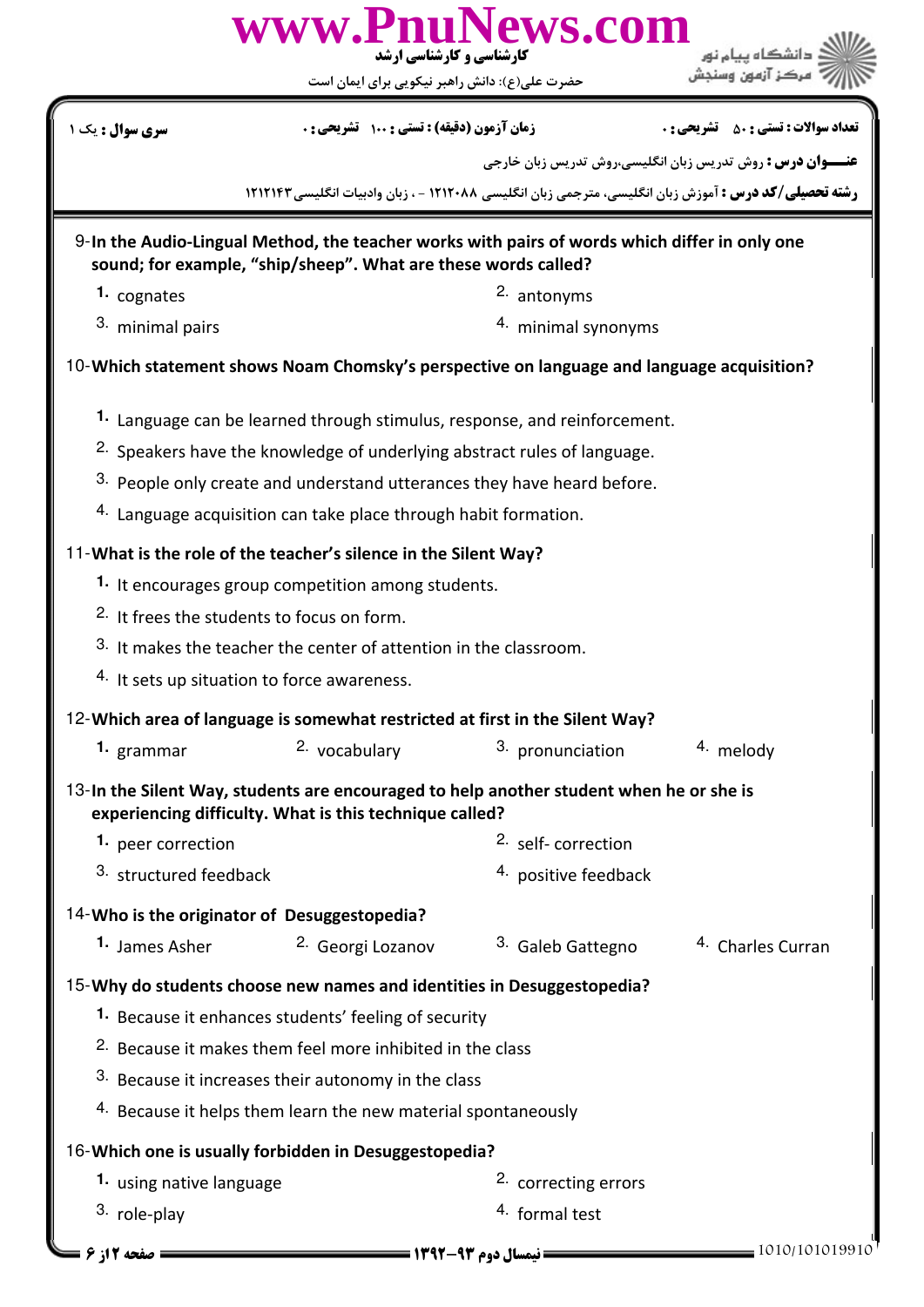|                                                                                                                                                                                       |                                                                                | www.PnuNews.com<br>کارشناسی و کارشناسی ارشد<br>حضرت علی(ع): دانش راهبر نیکویی برای ایمان است          |                                                                                                             |  |
|---------------------------------------------------------------------------------------------------------------------------------------------------------------------------------------|--------------------------------------------------------------------------------|-------------------------------------------------------------------------------------------------------|-------------------------------------------------------------------------------------------------------------|--|
| <mark>سری سوال :</mark> یک ۱                                                                                                                                                          | زمان آزمون (دقيقه) : تستى : 100 تشريحي : 0                                     |                                                                                                       | <b>تعداد سوالات : تستی : 50 ٪ تشریحی : 0</b>                                                                |  |
|                                                                                                                                                                                       |                                                                                |                                                                                                       | <b>عنـــوان درس :</b> روش تدریس زبان انگلیسی،روش تدریس زبان خارجی                                           |  |
|                                                                                                                                                                                       |                                                                                |                                                                                                       | <b>رشته تحصیلی/کد درس :</b> آموزش زبان انگلیسی، مترجمی زبان انگلیسی ۱۲۱۲۰۸۸ - ، زبان وادبیات انگلیسیT۱۱۲۱۴۲ |  |
| 17-Which method uses the activity of "human computer"?                                                                                                                                |                                                                                |                                                                                                       |                                                                                                             |  |
| 1. Community Language Learning                                                                                                                                                        |                                                                                | <sup>2.</sup> the Silent Way                                                                          |                                                                                                             |  |
| 3. the Audio-Lingual Method                                                                                                                                                           |                                                                                | <sup>4.</sup> Desuggestopedia                                                                         |                                                                                                             |  |
| 18-Which one is a principle underlying Community Language Learning?                                                                                                                   |                                                                                |                                                                                                       |                                                                                                             |  |
|                                                                                                                                                                                       | <sup>1</sup> In the beginning stage, the syllabus is generated by the teacher. |                                                                                                       |                                                                                                             |  |
|                                                                                                                                                                                       | <sup>2.</sup> Retention will take place when the material is too new.          |                                                                                                       |                                                                                                             |  |
|                                                                                                                                                                                       | 3. Students learn best when they are forced in what they practice.             |                                                                                                       |                                                                                                             |  |
|                                                                                                                                                                                       | <sup>4.</sup> Teachers and students are whole persons.                         |                                                                                                       |                                                                                                             |  |
| 19-In Community Language Learning, how many stages are identified in the movement from<br>dependency to mutual interdependency with the teacher?                                      |                                                                                |                                                                                                       |                                                                                                             |  |
| 1. three                                                                                                                                                                              | $2.$ four                                                                      | $3.$ five                                                                                             | $4.$ six                                                                                                    |  |
| 20-Curran has proposed six elements necessary for non-defensive learning. Which term has been<br>used for the integration of the new material that takes place within the whole self? |                                                                                |                                                                                                       |                                                                                                             |  |
| 1. reflection                                                                                                                                                                         | 2. aggression                                                                  | <sup>3.</sup> attention                                                                               | 4. retention                                                                                                |  |
|                                                                                                                                                                                       |                                                                                | 21-All of these models fit within the comprehension approach except                                   |                                                                                                             |  |
| 1. Natural Approach                                                                                                                                                                   |                                                                                | <sup>2.</sup> Lexical Approach                                                                        |                                                                                                             |  |
| 3. Total Physical Response                                                                                                                                                            |                                                                                |                                                                                                       | 4. Community Language Learning                                                                              |  |
| does the teacher take into account?                                                                                                                                                   |                                                                                | 22-In Total Physical Response, the teacher says "jump to the desk". Every one laughs. Which principle |                                                                                                             |  |
|                                                                                                                                                                                       | 1. Language learning is more effective when it is fun.                         |                                                                                                       |                                                                                                             |  |
|                                                                                                                                                                                       | <sup>2.</sup> Students should memorize fixed routines.                         |                                                                                                       |                                                                                                             |  |
|                                                                                                                                                                                       | 3. Students will begin to speak when they are ready.                           |                                                                                                       |                                                                                                             |  |
| 4. Students are expected to make errors.                                                                                                                                              |                                                                                |                                                                                                       |                                                                                                             |  |
| 23-What is the first phase of a lesson in Total Physical Response?                                                                                                                    |                                                                                |                                                                                                       |                                                                                                             |  |
| 1. modeling                                                                                                                                                                           | <sup>2.</sup> performing                                                       | 3. responding                                                                                         | 4. expanding                                                                                                |  |
| 24-Which modality is primary in Total Physical Response?                                                                                                                              |                                                                                |                                                                                                       |                                                                                                             |  |
| 1. formal                                                                                                                                                                             | <sup>2.</sup> informal                                                         | $3.$ oral                                                                                             | <sup>4.</sup> written                                                                                       |  |
| ?                                                                                                                                                                                     |                                                                                |                                                                                                       | 25-What are the speech acts such as inviting and promising that are performed within a social context       |  |
| 1. registers                                                                                                                                                                          | 2. genres                                                                      | 3. forms                                                                                              | 4. functions                                                                                                |  |
| $\blacktriangleright$ صفحه ۱۳ از ۶                                                                                                                                                    |                                                                                |                                                                                                       | $= 1010/101019910$                                                                                          |  |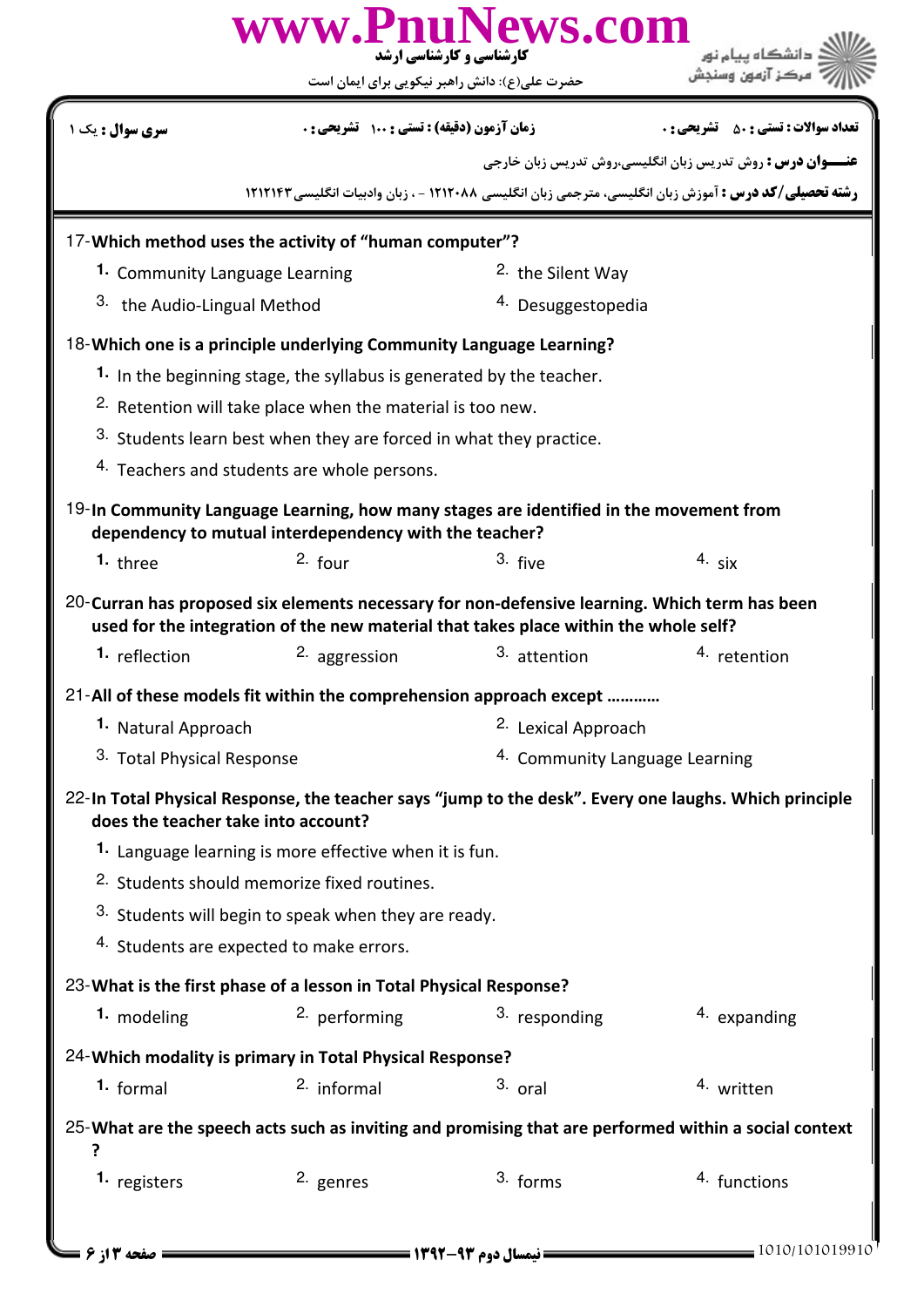|                                                      | حضرت علی(ع): دانش راهبر نیکویی برای ایمان است              | www.PnuNews.com<br><b>کارشناسی و کارشناسی ارشد</b>                                                                                                                                          |                                                                                                              |
|------------------------------------------------------|------------------------------------------------------------|---------------------------------------------------------------------------------------------------------------------------------------------------------------------------------------------|--------------------------------------------------------------------------------------------------------------|
| <b>سری سوال :</b> یک ۱                               | <b>زمان آزمون (دقیقه) : تستی : ۱۰۰ تشریحی : 0</b>          |                                                                                                                                                                                             | <b>تعداد سوالات : تستي : 50 ٪ تشريحي : 0</b>                                                                 |
|                                                      |                                                            |                                                                                                                                                                                             | <b>عنـــوان درس :</b> روش تدریس زبان انگلیسی،روش تدریس زبان خارجی                                            |
|                                                      |                                                            |                                                                                                                                                                                             | <b>رشته تحصیلی/کد درس :</b> آموزش زبان انگلیسی، مترجمی زبان انگلیسی ۱۲۱۲۰۸۸ - ، زبان وادبیات انگلیسی ۱۲۱۲۱۴۲ |
|                                                      |                                                            | 26-What is the main role of the teacher in Communicative Language Teaching?                                                                                                                 |                                                                                                              |
| <sup>1</sup> facilitator                             | 2. model                                                   | 3. director                                                                                                                                                                                 | 4. authority                                                                                                 |
|                                                      | teacher to find out what a student knows or is able to do? | 27-What is a question to which both teacher and student know the answer, but that is used by the                                                                                            |                                                                                                              |
| 1. inferential question                              |                                                            | <sup>2.</sup> rhetorical question                                                                                                                                                           |                                                                                                              |
| 3. alternative question                              |                                                            | <sup>4.</sup> display question                                                                                                                                                              |                                                                                                              |
| is called  learning.                                 |                                                            | 28-Students can absorb information "effortlessly" when it is perceived as part of the environment. It                                                                                       |                                                                                                              |
| 1. lateral                                           | $2.$ suburban                                              | 3. peripheral                                                                                                                                                                               | 4. secondary                                                                                                 |
|                                                      |                                                            | 29-What is the role of the student's native language in Communicative Language Teaching?                                                                                                    |                                                                                                              |
| 1. It cannot be used at all.                         |                                                            | <sup>2.</sup> It is used judiciously                                                                                                                                                        |                                                                                                              |
| 3. It is used freely.                                |                                                            | <sup>4.</sup> It is used very much.                                                                                                                                                         |                                                                                                              |
|                                                      | communicate something they could not do otherwise?         | 30-Which term is used for language support provided by the teacher, which enables learners to                                                                                               |                                                                                                              |
| 1. mapping                                           | 2. aggression                                              | 3. inhibition                                                                                                                                                                               | 4. scaffolding                                                                                               |
|                                                      | take a language course linked to the academic course.      | 31-In the     model for university students, they enroll in a regular academic course and also                                                                                              |                                                                                                              |
| 1. advance                                           | 2. adjunct                                                 | 3. sheltered                                                                                                                                                                                | 4. competency                                                                                                |
| thinking and learning?                               |                                                            | 32-Which one is emphasized by Vygtosky as a main factor influential in emerging higher order                                                                                                |                                                                                                              |
| 1. repetition                                        |                                                            | 2. innateness                                                                                                                                                                               |                                                                                                              |
| <sup>3.</sup> social interaction                     |                                                            | 4. cognitive processing                                                                                                                                                                     |                                                                                                              |
| 33-In the Direct Method, the syllabus is based on or |                                                            |                                                                                                                                                                                             |                                                                                                              |
| 1. structures-patterns                               |                                                            | 2. grammar-vocabulary                                                                                                                                                                       |                                                                                                              |
| 3. situations-topics                                 |                                                            | 4. teacher-learner                                                                                                                                                                          |                                                                                                              |
| reformulate what has been read or heard.             |                                                            | 34-In a , the students listen twice to a short talk or a reading on appropriate content. Next,<br>they write down what they remember from the talk or reading. Then they use their notes to |                                                                                                              |
| 1. dictogloss                                        |                                                            | 2. graphic organizer                                                                                                                                                                        |                                                                                                              |
| 3. dialogue journal                                  |                                                            | 4. transcription                                                                                                                                                                            |                                                                                                              |
| <b>صفحه ۱۴; ۶</b> =                                  |                                                            | <b>== نیمسال دوم ۹۳-۱۳۹۲ =========</b>                                                                                                                                                      | = 1010/101019910                                                                                             |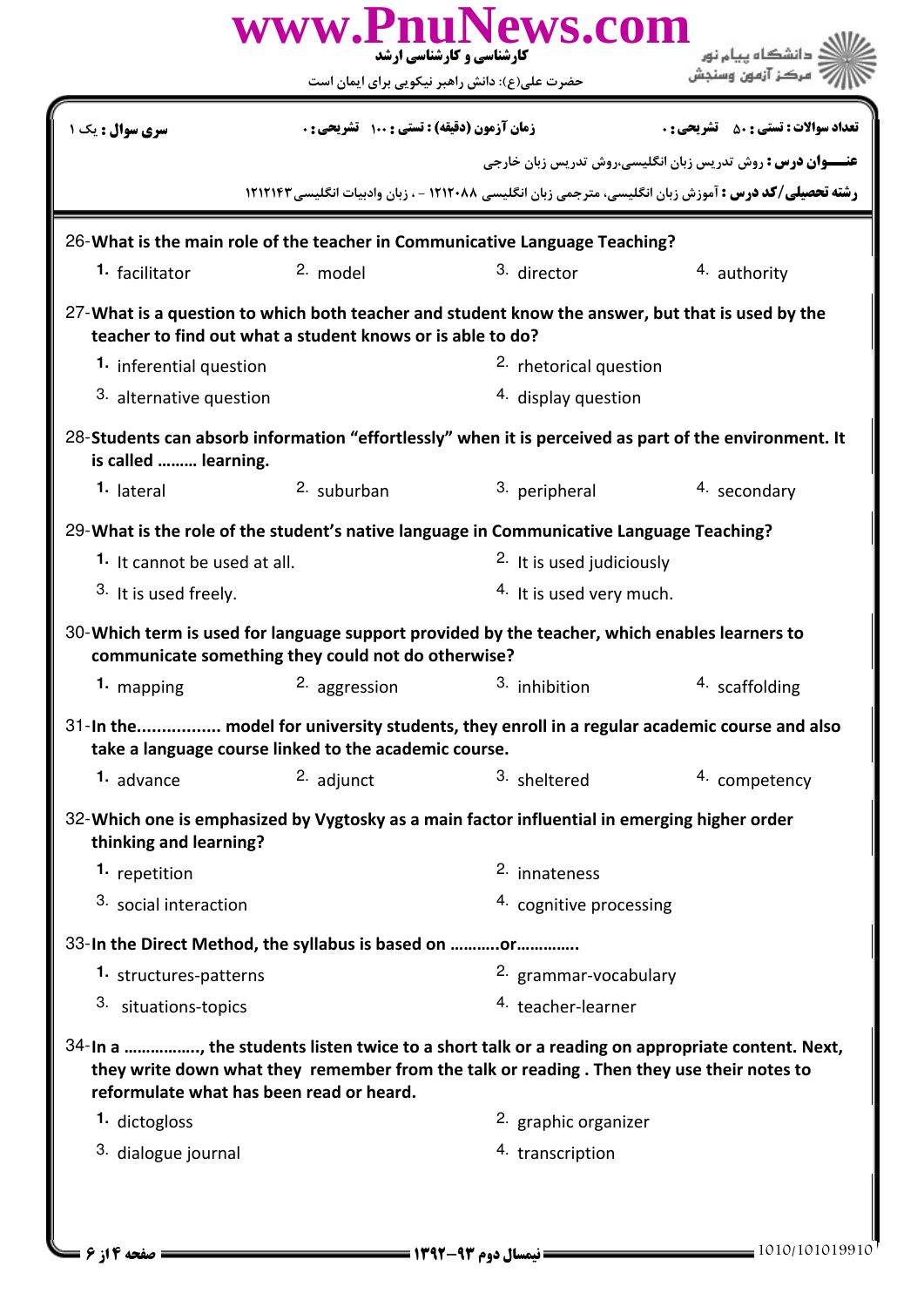|                                                                                                                                                                                   | www.PnuNews.com<br><mark>کار شناسی و کارشناسی ارشد</mark>                                                                                                                   |                                           |                                                                                                      |  |
|-----------------------------------------------------------------------------------------------------------------------------------------------------------------------------------|-----------------------------------------------------------------------------------------------------------------------------------------------------------------------------|-------------------------------------------|------------------------------------------------------------------------------------------------------|--|
|                                                                                                                                                                                   | حضرت علی(ع): دانش راهبر نیکویی برای ایمان است                                                                                                                               |                                           |                                                                                                      |  |
| <b>سری سوال :</b> یک ۱                                                                                                                                                            | زمان آزمون (دقیقه) : تستی : ۱۰۰٪ تشریحی : ۰                                                                                                                                 |                                           | <b>تعداد سوالات : تستی : 50 ٪ تشریحی : 0</b>                                                         |  |
|                                                                                                                                                                                   |                                                                                                                                                                             |                                           | <b>عنـــوان درس :</b> روش تدریس زبان انگلیسی،روش تدریس زبان خارجی                                    |  |
|                                                                                                                                                                                   |                                                                                                                                                                             |                                           | رشته تحصیلی/کد درس : آموزش زبان انگلیسی، مترجمی زبان انگلیسی ۱۲۱۲۰۸۸ - ، زبان وادبیات انگلیسی۱۲۱۲۱۴۳ |  |
| 35-What syllabi are organized in terms of the purposes for which people are learning language and<br>the kinds of language performance that are necessary to meet those purposes? |                                                                                                                                                                             |                                           |                                                                                                      |  |
| 1. synthetic                                                                                                                                                                      | <sup>2.</sup> analytic                                                                                                                                                      | 3. structural                             | 4. lexical                                                                                           |  |
|                                                                                                                                                                                   | 36-Which one is a principle underlying Task-based Language Teaching?                                                                                                        |                                           |                                                                                                      |  |
|                                                                                                                                                                                   | <sup>1</sup> . The teacher consciously simplifies his language                                                                                                              |                                           |                                                                                                      |  |
|                                                                                                                                                                                   | <sup>2.</sup> The meaning dimension of language is emphasized.                                                                                                              |                                           |                                                                                                      |  |
|                                                                                                                                                                                   | 3. The focus is more on the receptive skills.                                                                                                                               |                                           |                                                                                                      |  |
|                                                                                                                                                                                   | 4. There is explicit role for the student's native language.                                                                                                                |                                           |                                                                                                      |  |
| 37-According to Prabhu(1987), which types of tasks work best in Task-based Language Teaching?                                                                                     |                                                                                                                                                                             |                                           |                                                                                                      |  |
| 1. transformation                                                                                                                                                                 | $2.$ information                                                                                                                                                            | 3. reasoning                              | 4. opinion                                                                                           |  |
|                                                                                                                                                                                   | 38-The study of how identity and power relations are constructed in language is known as ----------                                                                         |                                           |                                                                                                      |  |
| 1. contrastive analysis                                                                                                                                                           |                                                                                                                                                                             | <sup>2.</sup> critical discourse analysis |                                                                                                      |  |
| 3. conversation analysis                                                                                                                                                          |                                                                                                                                                                             | <sup>4.</sup> needs analysis              |                                                                                                      |  |
| 39-What is an approach to teaching that aims to create a more egalitarian society by realizing                                                                                    |                                                                                                                                                                             |                                           |                                                                                                      |  |
|                                                                                                                                                                                   | awareness of social injustice as a necessary part of the curriculum?                                                                                                        |                                           |                                                                                                      |  |
| 1. hidden curriculum                                                                                                                                                              |                                                                                                                                                                             | <sup>2.</sup> input flooding              |                                                                                                      |  |
|                                                                                                                                                                                   | 3. multiple competence                                                                                                                                                      |                                           | 4. critical pedagogy                                                                                 |  |
|                                                                                                                                                                                   | 40-How does the teacher respond to students' errors in the Participatory Approach?                                                                                          |                                           |                                                                                                      |  |
| 1. Students are encouraged to self-correct.                                                                                                                                       |                                                                                                                                                                             | 2. Students are corrected immediately.    |                                                                                                      |  |
| 3. Student errors are tolerated.                                                                                                                                                  |                                                                                                                                                                             | 4. Student errors are corrected strictly. |                                                                                                      |  |
| and O'Malley?                                                                                                                                                                     | 41-What are the strategies used to plan, monitor, and evaluate a learning task, according to Chamot                                                                         |                                           |                                                                                                      |  |
| 1. social                                                                                                                                                                         | $2.$ affective                                                                                                                                                              | 3. cognitive                              | 4. metacognitive                                                                                     |  |
|                                                                                                                                                                                   | 42-In Cooperative Learning, the students are thinking cooperatively and in terms of the group. In<br>other words, they are encouraged to think in terms of interdependence. |                                           |                                                                                                      |  |
| <sup>1</sup> inhibiting                                                                                                                                                           | <sup>2</sup> facilitating                                                                                                                                                   | 3. positive                               | 4. negative                                                                                          |  |
| that fit intelligence.                                                                                                                                                            |                                                                                                                                                                             |                                           | 43-Christison and Armstrong state that hands-on activities and pantomime are examples of activities  |  |
| 1. body/kinesthetic                                                                                                                                                               |                                                                                                                                                                             | <sup>2.</sup> visual/spatial              |                                                                                                      |  |
| 3. musical/rhythmic                                                                                                                                                               |                                                                                                                                                                             | 4. verbal/linguistic                      |                                                                                                      |  |
| = صفحه 5 از ۶ =                                                                                                                                                                   |                                                                                                                                                                             | ـــــ نیمسال دوم ۹۳-۱۳۹۲ ــــــ           | 1010/101019910                                                                                       |  |